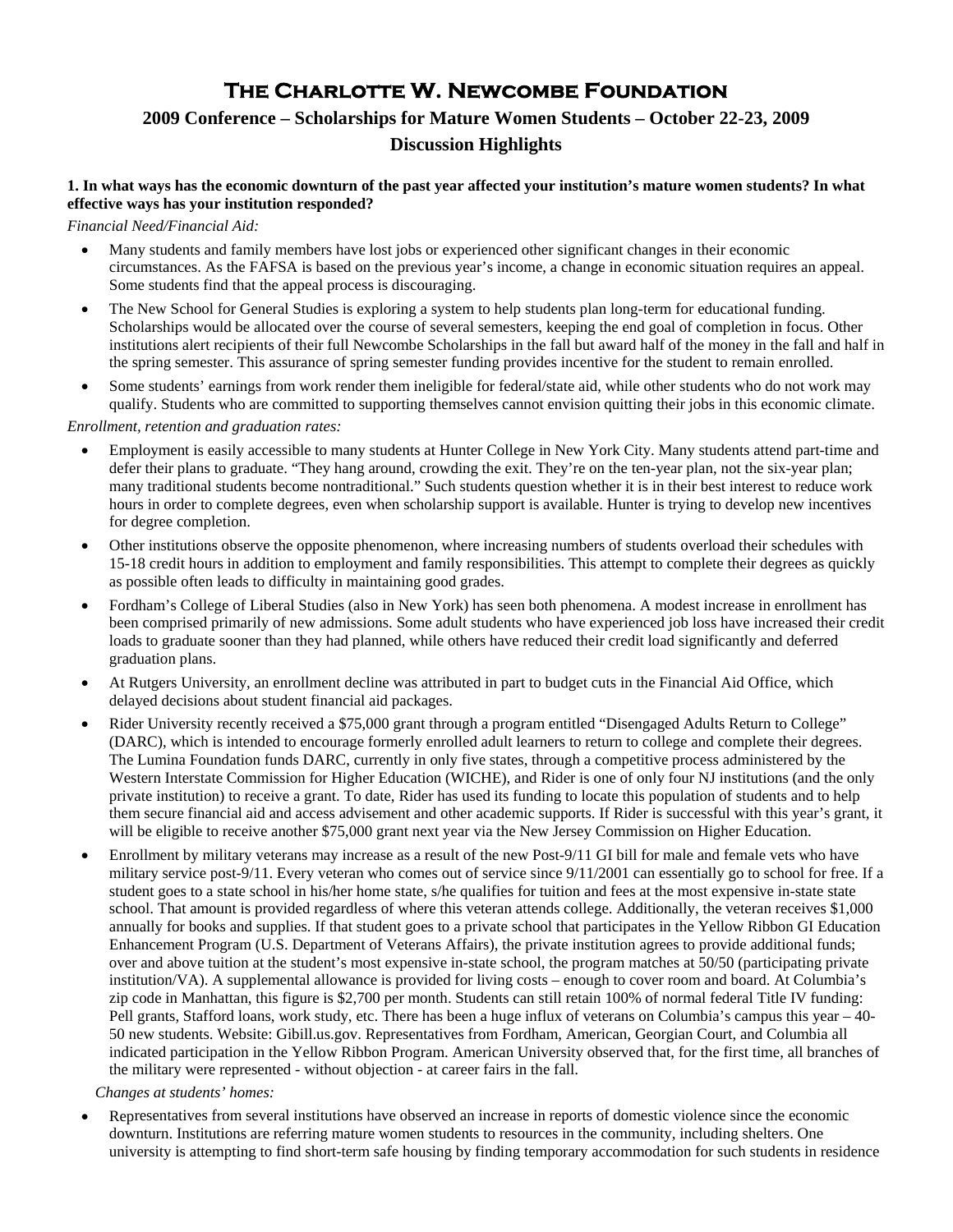halls. At Misericordia University's two residences for single women and their children, funds needed for operational expenses have been redirected toward fences, outdoor lighting, and other security measures to protect resident women from abusive past partners.

- Some mature women students who had resided with their parents have had to find alternative housing arrangements, as parents have become unable to provide for them at home.
- Students at Columbia's School of General Studies are increasingly dependent on private education loans. It has become extremely difficult for students with good credit histories to get loans; women in particular are suffering and starting to pull money out of retirement funds. One example of this phenomenon is a 50-year-old woman who has worked for many years as a legal assistant. Now that she is taking classes, she cannot obtain a part-time job at the hourly salary rate she has secured in the past; she is pursuing private loans, but will need a co-signer.
- Bachelor's degree recipients who seek to pursue graduate degrees are finding stiff competition with traditional age students who see obtaining a Master's degree as "an expensive way to sit out the recession."

#### *Changes at community colleges:*

- The surge in the number of students entering community colleges gives rise to questions about how this trend will impact enrollment at four-year institutions. Towson reports an increase in transfer applications, but since the University is in a "no growth" mode, fewer of these students are accepted.
- Tuition cost is having an impact on transfer student decisions. Columbia's School for General Studies has seen an increase in transfer admissions, but actual yield (i.e. the number of students who enroll for classes) is lower than in past years. Georgian Court University, a private institution near two community colleges, reports that many prospective transfer students are choosing a nearby state institution because of its lower cost.
- American University is experiencing an increase in community college transfers, many of whom are focused, academically capable women with distinct, achievable career goals. AU is increasing its institutional support for community college transfers with good GPAs. A particular challenge is career counseling, as some findings suggest that if students do not find employment soon after graduation, their long-term earning potential may suffer.

#### **2. What strategies has your institution found most effective in encouraging mature women students to apply for Newcombe Scholarships (and other scholarships available to them)?**

- A number of institutions have increased application rates through mass mailings and e-mail "blasts" to eligible students.
- *Other suggestions:*

- Include students who are "stopping out" or on a leave of absence, encouraging them to apply for scholarship aid for the semester they plan to return.

- Provide fliers and posters in areas where mature students tend to congregate.
- Advertise how much Newcombe Scholarship money is available and how much was awarded last year.
- Often the neediest students do not apply for Newcombe Scholarships because they are so busy addressing immediate needs that they do not have time to apply for new resources. In contrast, some women who perceive themselves as having financial need actually do have sufficient resources and are ineligible for Newcombe Scholarships.
- Georgian Court University receives between fifty and sixty applications annually for Newcombe Scholarships and the selection committee interviews about forty-five finalists. The committee, consisting of five staff members, evaluates each applicant's need and identifies the most appropriate resources available to address that need. The committee frequently discovers student needs that can be met in other ways, such as on-campus jobs. Thus, the Newcombe interview process serves as a screening process for other services. "It's a time-consuming process, but one that is worthwhile to us." Ten Newcombe Scholars were selected last year.
- The University of Scranton began incorporating interviews into the selection process this year. During each interview, committee members share the Foundation's brochure about the legacy of Charlotte W. Newcombe and encourage applicants to link their experience to that of Mrs. Newcombe's life. Newcombe Scholarships were awarded to the five women closest to graduation, but all eight applicants interviewed received scholarship aid of some kind.

### **3. What are some of the more challenging issues that you face when trying to evaluate the student-candidates for Newcombe Scholarships?**

- International students at the University of Maryland, Baltimore County and at Hunter College are particularly grateful for the Newcombe Scholarships, as they are not eligible for any other form of aid. Representatives from Hunter note that because international students are not eligible to file the FAFSA electronically, they are requested to submit a paper FAFSA so that the Newcombe selection committee can determine financial need.
- Tom Wilfrid noted that according to the Foundation's policy, all Newcombe Scholarships must be need-based. Any rational and consistent method for determining financial need among international students is acceptable to the Foundation.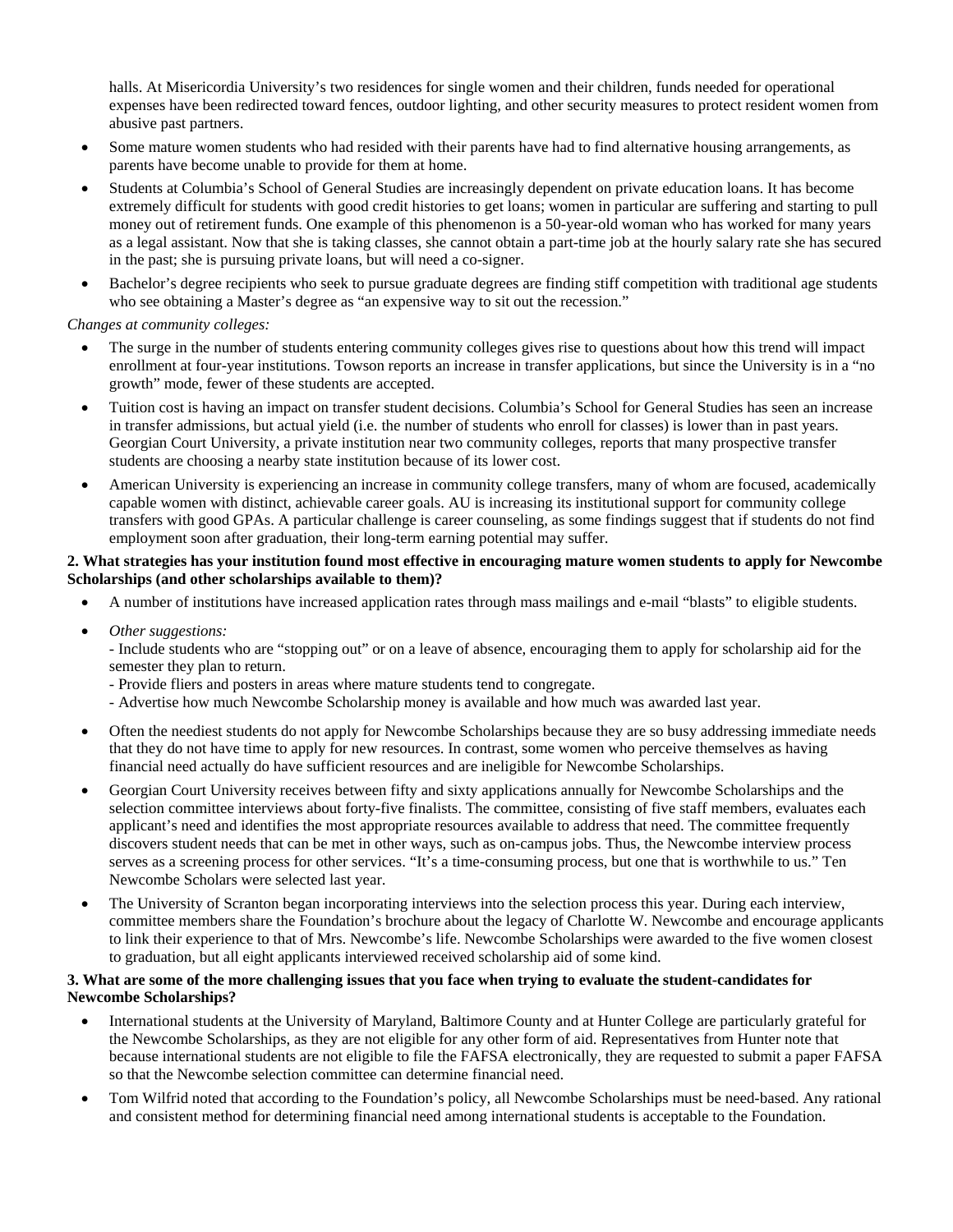#### **4. How does your institution attempt to connect Newcombe Scholars with each other and with former Newcombe Scholars?**

- Several institutions organize special events for Newcombe Scholars at times that are convenient.
- Some mature adult students are simply too busy with jobs or family commitments to attend events or otherwise connect with like-minded students.
- The Bunting Scholars program at Douglass College of Rutgers University is exemplary. (See the Foundation website's "Spotlight" feature from April 2009 at [www.newcombefoundation.org/spotlight.](http://www.newcombefoundation.org/spotlight))

### **5. What successful strategies has your institution developed to meet its endowment challenge matches?**

- Several institutions are compiling a historical database of Newcombe Scholars. Representatives from Rider University reported that an initial solicitation mailing to its database was not as effective as they had hoped. During follow-up telephone calls, a number of women described securing good jobs, but then being laid off (or their husbands being laid off). The donors from this group were invited to attend the annual reception for Newcombe Scholars, University administrators and Newcombe Foundation representatives. Not many former Newcombe Scholars attended the first time, but Rider plans to do the mailing earlier this year, and to include a color hard copy version of Rider's Newcombe website "Spotlight" feature. This year, corporate donors to Rider's Newcombe match will also be invited to the reception.
- Some institutions describe modest success in appealing to Newcombe alumnae for help, whereas others have experienced difficulties securing pledges from this population. Former Newcombe Scholars tend to be physically dispersed and psychologically distant from their baccalaureate institutions. At some institutions, mature adult graduates aren't typically targeted for donations.
- Some universities and colleges that have appealed to past Newcombe recipients for donations suggest soliciting these individuals for small gifts before orchestrating an event, which can be quite expensive. When an event to celebrate Newcombe Scholars - that includes Newcombe alumnae donors - is held, the first year of such a gathering will set the stage for future years.
- The University of Scranton has partnered with a local alcohol and cheese importer and shared the proceeds. This arrangement worked well for both parties, with the university providing the venue and the partner supplying the provisions.
- Marywood University recognizes that historically, "we haven't done a good job in educating students about giving back or shaping their expectations about the philanthropic process." The University reports greater success identifying individual donors who have an interest in women pursuing educational and career opportunities.
- One institution has pursued Newcombe contributions through a "second ask" to annual fund contributors. Some longtime givers appreciate the opportunity to donate to this particular demographic.
- Widener University reports that adjunct faculty members have been a surprising source of donors to the Newcombeendowed Fund. Many who teach Newcombe Scholars in the classroom understand their academic strengths and career goals and appreciate the sacrifices required to pursue a degree. Some adjunct faculty members have been willing to donate small amounts because they know it will benefit these women directly.
- Hunter College reported that it is able to take advantage of its legacy as a women's college. About \$500k/year is raised through a Mother's Day Scholarship Fund that offers the opportunity for alumni, faculty, and others to establish a named scholarship or make a general scholarship donation in honor of a female relative or friend. This type of endeavor could connect the legacy of a school with its case for support of a Newcombe-endowed Fund.
- One institution visits corporations in its area to solicit contributions from women in significant positions and also seeks donations from companies owned or controlled by women.
- Gwynedd-Mercy College has established a relationship with a local foundation that has provided the endowment challenge match for the past several years.
- One public university (West Chester) uses a "quasi endowment" scholarship fund to accomplish a de facto match of each year's Newcombe endowment challenge without formally blending funds from public and private sources.

#### **6. To what extent has your institution supplemented its annual Newcombe Foundation scholarship grant for mature women students?**

There was much discussion on this topic; evidently, there is some confusion among institutional partners about the Foundation's requests/expectations. Tom Wilfrid attempted to clarify by making several points:

- Throughout the Foundation's history, all grants to help institutions build endowment funds have been "challenge grants" committing the recipient institution to raise matching funds. This continues unchanged.
- Through 2006-07, the Foundation did not require or request any institutional match for its annual (direct) scholarship grants. However, since the inception of the Foundation, several institutions have voluntarily added institutional funds to their annual Newcombe grants, thus increasing their pool of Newcombe Scholarship money and, consequently, the number and/or size of Newcombe Scholarships they awarded to students.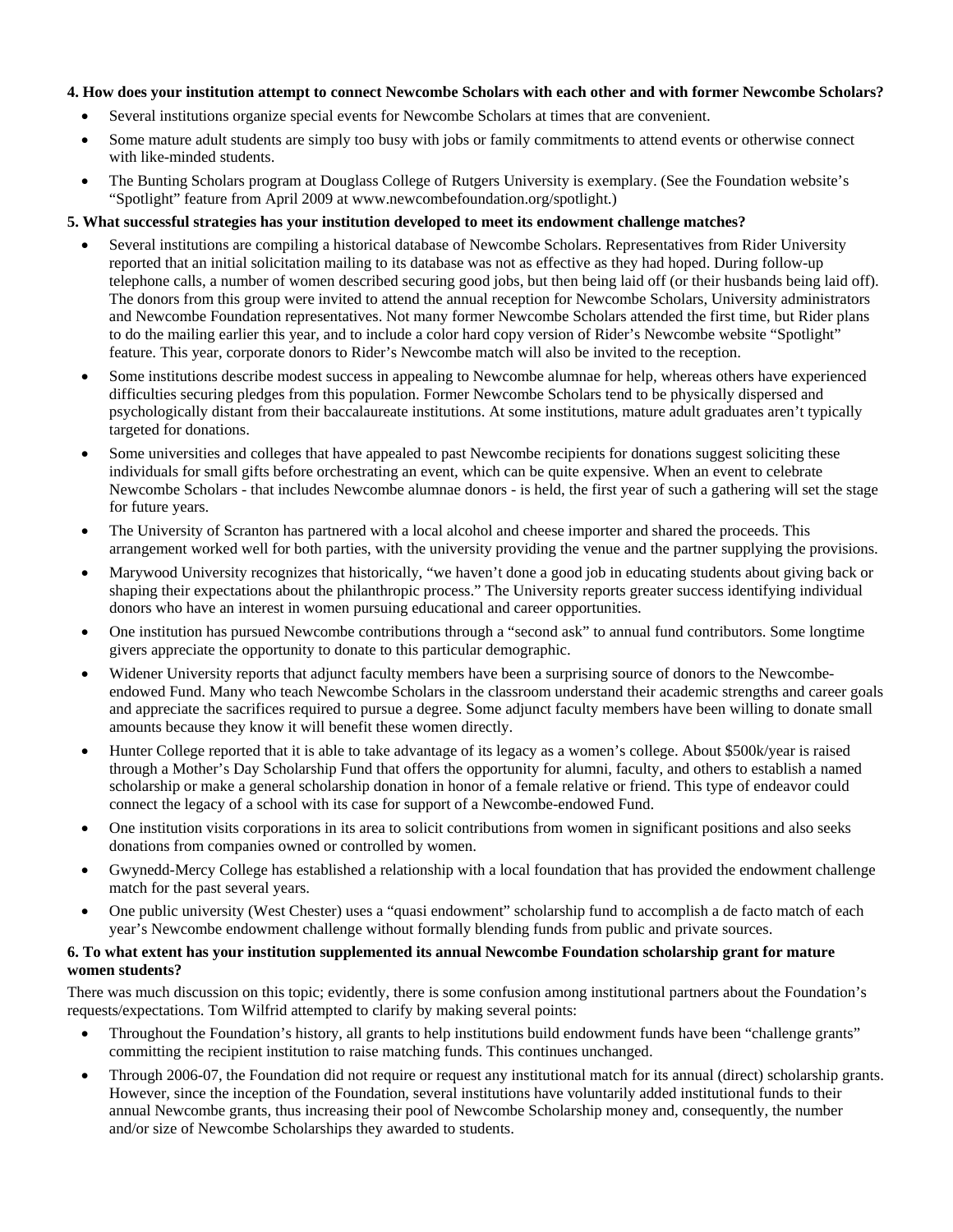- Since 2007-08, the Foundation has required each of the five newly funded institutions to match both their annual and endowment challenge grants. Also, the Foundation's policy for its Scholarships for Mature Women Students program (Section II.B.) now states: "The Foundation's Trustees strongly prefer that applicant institutions supplement Foundation grants with matching funds from the institution or other sources." Several long-funded institutions have responded with matching commitments for 2009-10, and all are encouraged to consider it for 2010-11. The Foundation is not looking to penalize institutions for not matching their annual grants, but is asking each funded institution to give good faith consideration to doing so. The Newcombe Trustees like to see that Foundation funds are "leveraged" as much as possible.
- The Foundation understands that, at many institutions, Newcombe Scholars receive generous institutional grants in addition to their Newcombe Scholarships, but none of the institutional aid has been identified as "Newcombe." What ultimately matters to the Foundation is that the students' needs are met; yet, if the institution is routinely awarding institutional aid to Newcombe Scholars that far exceeds the aggregate amount of its annual Newcombe grant, the Foundation asks that the institution consider designating some of that institutional aid as a Newcombe match.
- The Foundation understands that some public institutions may not be permitted to commit institutional funds to support student scholarships. However, this should not prevent such institutions from making good-faith efforts to raise funds to match annual Newcombe Scholarship grants from external sources (see #5 above).

*Other comments and questions on this subject:* 

- Are campuses that match annual grants simply designating money as "Newcombe" that would go to mature women students anyway, or are they raising new money? [*Answer: Each is acceptable to the Foundation.* The first option points out that matching its annual grant need not cost the institution any new money. The second option provides an additional strategy for raising new money from outside sources.]
- Should this concern supersede an institution's focus on fulfilling its endowment match? [*Answer: No. One important difference is that endowment grants are not paid unless the required match is achieved.*]
- Some participants suggested that raising endowment funds is an "easier sell" than annual scholarship funds. Others suggested that some donors prefer to see short-term benefit from their donations.
- La Salle University is addressing both matches. For years, a portion of the funds raised at its annual gala has been used to match its endowment grants. 2009-10 is the first year of a three-year plan to match its annual grants: 1/3 will be matched this year, 2/3 next year, and 100% in 2011-12 and every year thereafter. La Salle is re-activating a women's giving circle as part of this effort. This change is significant for La Salle because part-time students start out with a significant tuition discount, regardless of need, and have not historically received any institutional aid. The Newcombe Foundation's challenge has led for the first time to the award of institutional aid to part-time mature women students with need.

#### **7. What criteria would you suggest that the Newcombe Foundation use in evaluating the effectiveness of its** *Scholarships for Mature Women* **program?**

- Dean Emily Richardson from Widener University has done some interesting work to determine the impact of Newcombe Scholarships on past recipients. She was inspired by a similar research project conducted in late 1980's at Widener. This fall, Widener posted a survey online and contacted (by letter and phone call) 90 Newcombe scholars from the past 15 years. She was delighted to receive about a 30% return. Widener's Newcombe Scholars were flagged in the alumni database, and Emily then "fed twenty years of Newcombe Scholarship recipients into Raiser's Edge." The survey was simple, requesting data such as marital status, employment, resources utilized to secure current job, education required for current position, graduate school/degree (and if not, why not), field of graduate degree, ways in which lifestyle changed as result of position, and salary range. The survey also included a number of open-ended questions. Most respondents do not remember the amount of their Newcombe Scholarships. One question in particular, "What did receiving the scholarship mean to you financially and personally?" yielded interesting responses. Women reported an earning increase, better financial status, and the realization that "giving back" is important.
- Emily is willing to offer this online survey to other Newcombe institutions. She can be contacted at [ecrichardson@widener.edu.](mailto:ecrichardson@widener.edu) Any interested institution would have the option of having its respondents' data reported separately or aggregated with other participating institutions. Her opinion: "I don't think it's important that we designate by school; I think it's about the cumulative input we have in the lives of women."

#### **8. What other questions do you have, either for Newcombe Foundation staff or for your colleagues at other institutions?**

- *What is the role of Women's Centers on campuses? What services do they provide, and how do they offer scholarship information to eligible women?* UMBC offers mothers' meetings (faculty/staff/students), a lactation room, programs for caregivers (with assistance from the State Department on Aging), self defense workshops, referrals to legal counsel at a reduced rate, counseling services, connections, a place to find resources for child care (child care is available on campus for children 3+ years), help with advertising, one stop shopping, a space to gather, and programs for male allies.
- *Suggestions for future conferences:* Provide an hour or so for small group discussion among participants with similar roles. Bring Newcombe Scholarship recipients (who could meet as a small group).